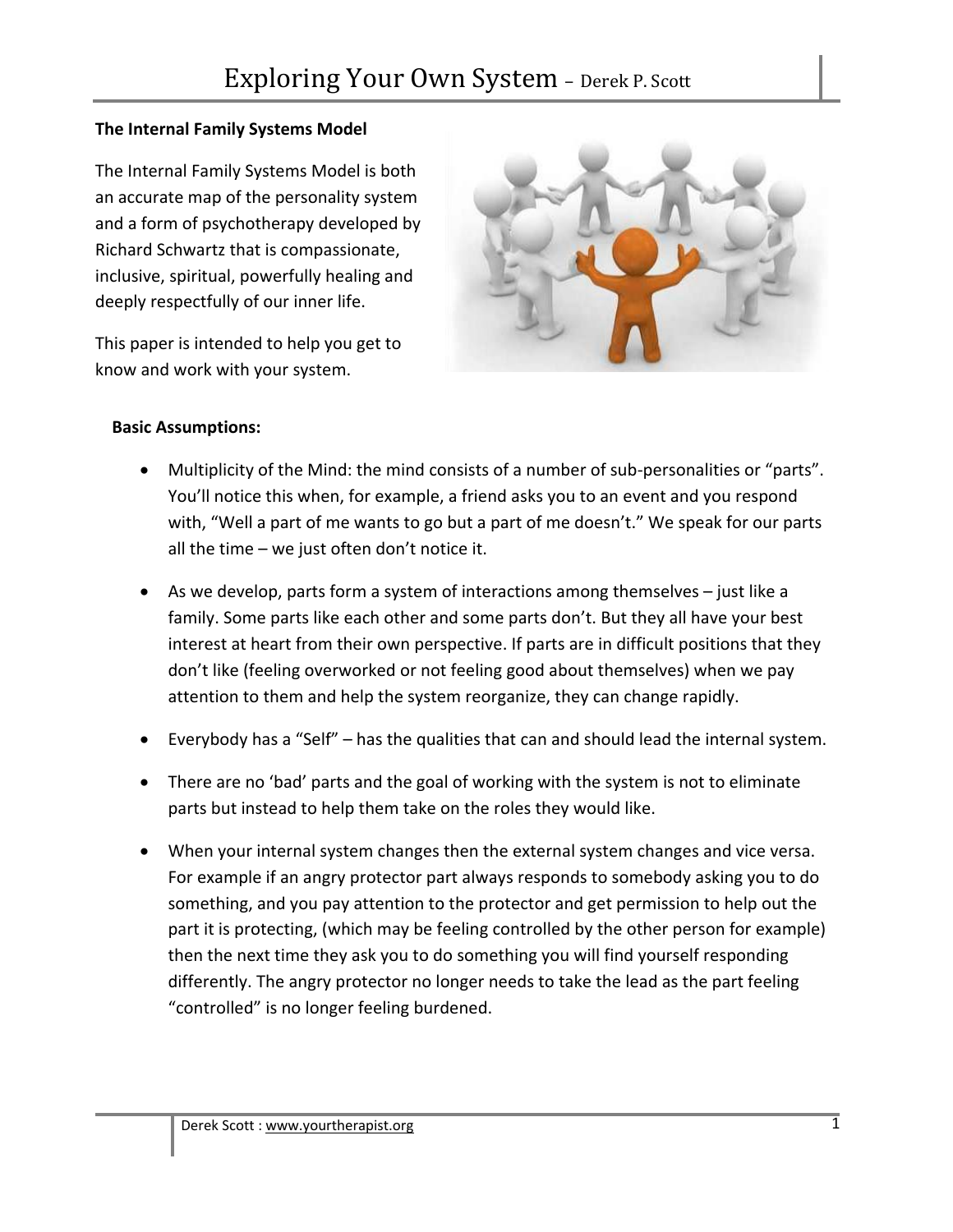## **By paying attention to your system you can:**

- Feel more balanced and easy by recognising your parts; at the same time sharing your Self (Courage, creativity, clarity, compassion etc.) with them
- Guide parts to release burdens/difficult experiences and transform into their preferred roles in the system.
- Improve the quality of your relationships as you bring more Self to them.

# **IFS Concepts: Self**

# Connectedness Courage



Curiousity

Confidence



Self exists in everyone. It is present at birth – distinct from parts. It is the aspect of our being that is free of ego.









Self is the seat of consciousness, of who we are and has the qualities of a natural leader. It is the place from which we can watch, experience and be with the parts and with other people in an easy and relaxed way.

When we recognise and come from our Self we have the qualities of calmness, curiosity, connectedness, confidence, creativity, courage and clarity. When you consider people you admire and feel supported by they probably show a lot of Self energy in their relationship with you.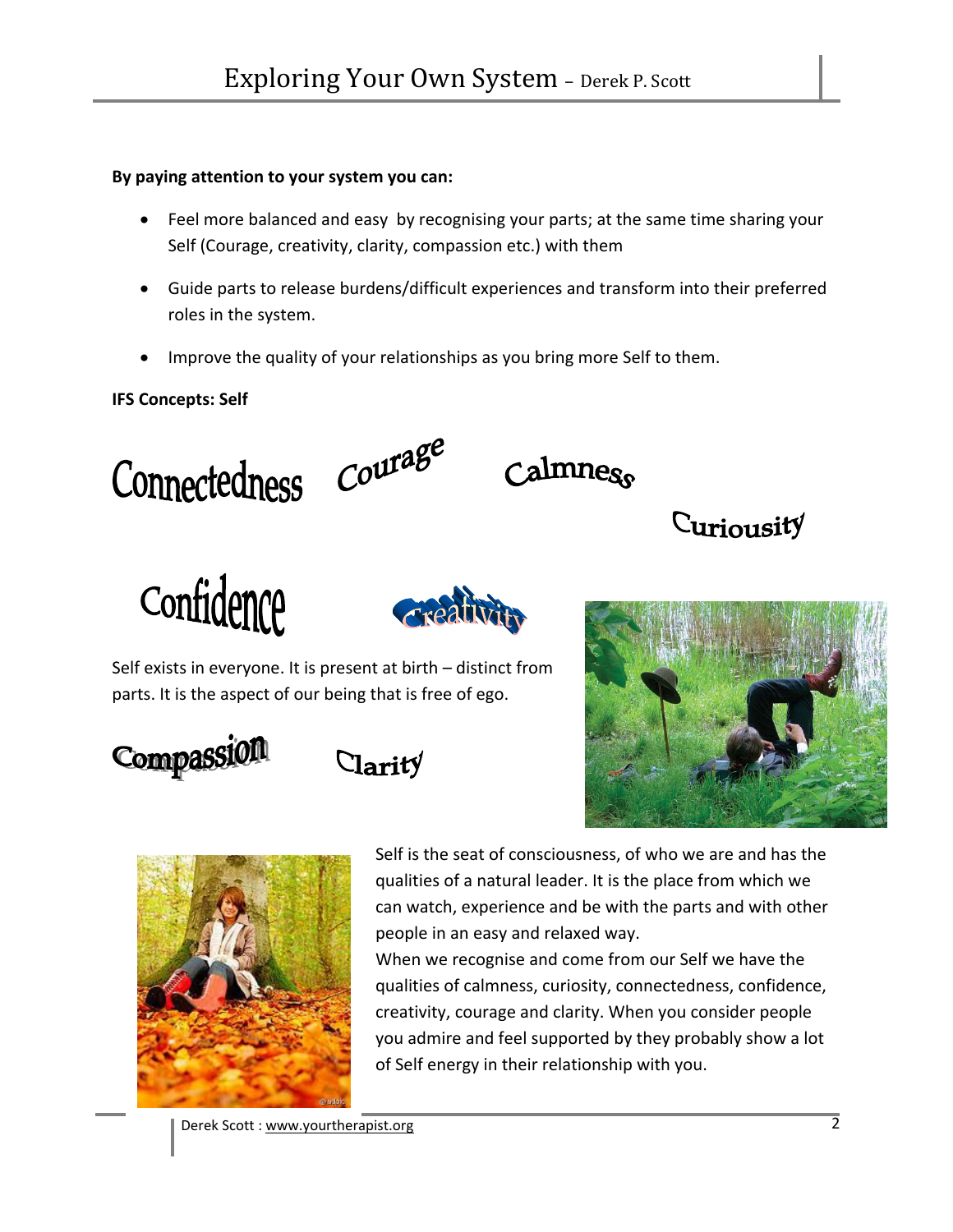## **Parts:** Sub‐personalities/aspects of our personality



- Interact inside in ways that are similar to the ways that people interact externally. Some like each other and some don't and they all act in ways they consider good for you – unless they are exiled and in distress.
- They are experienced in a number of ways – thoughts, feelings, sensations, images, sounds, physical symptoms.
- All want something positive for you and will use different strategies to get your attention (showing up as depression, making you "space out", doing addictive things, bursts of feelings, telling you that you "should" be different from how you are etc.)
- They are organized to protect you (Self) and to do so may take on extreme roles by either dominating or hiding (protectors). Some, like the Exiles, hold the burdens of pain and vulnerability.
- Protective parts are referred to as either Managers or Firefighters depending on if they are proactive (trying to stop a vulnerable part from being activated) or reactive (trying to distract from a vulnerable part that has been triggered).
- Exiled parts are often young parts holding extreme feelings and/or beliefs that become isolated from the rest of the system (such as "I'm worthless").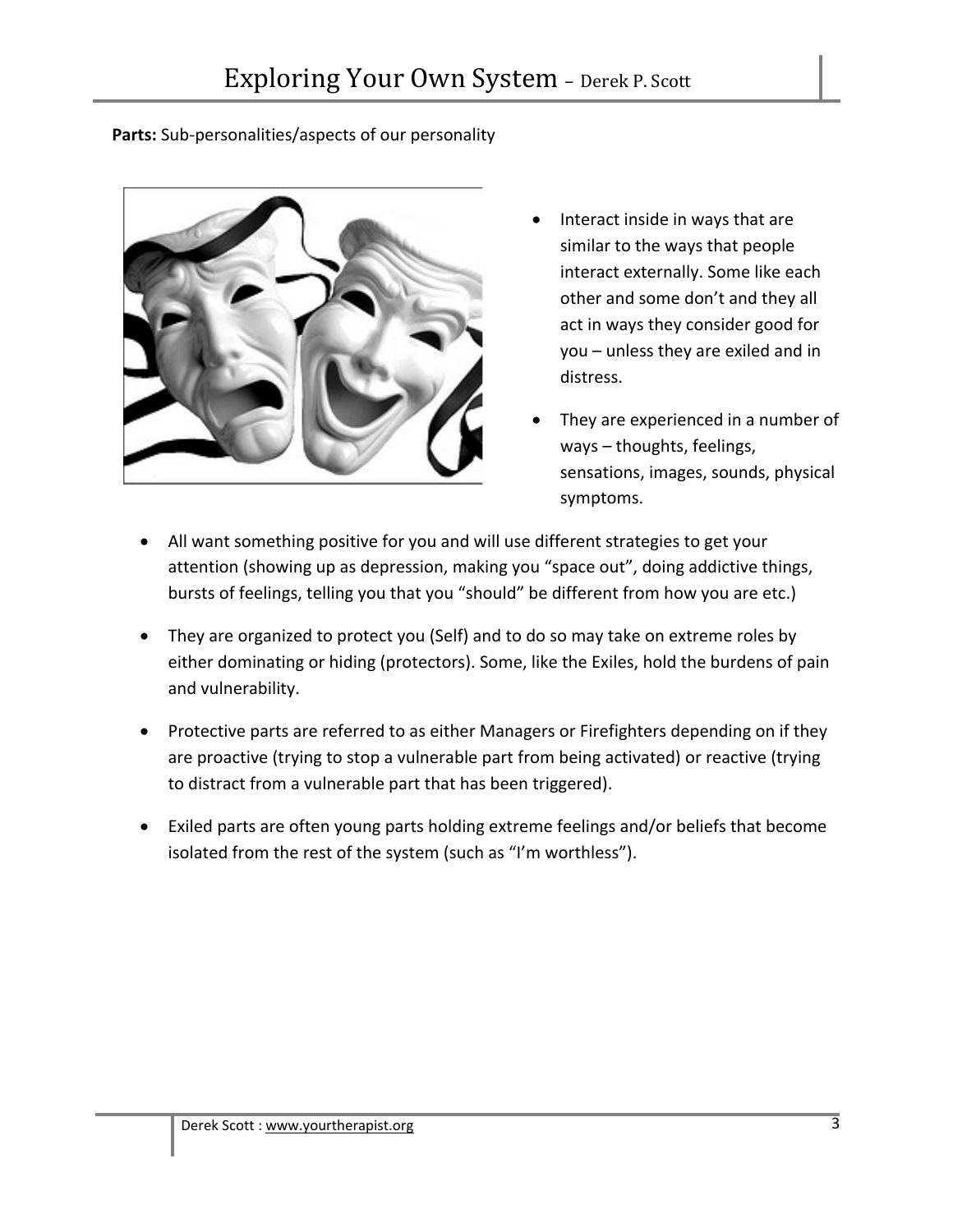## **Managers:**

These are the parts that are **pro‐active** and run your day‐to‐day life .

They seek to maintain balance within the system by keeping us in control of every relationship and situation in an effort to prevent the feelings of the exiles ‐ pain, shame, fear of rejection etc. coming through and taking us over. They do this in a number of ways:

- Controlling their environment, the body and others.
- People pleasing or taking care of others
- Trying to be perfect
- Criticising/Evaluating/Judging self and others
- Avoiding risks/Worrying/Apathy
- Achieving/Striving/Pressuring
- Being passive and pessimistic
- Denial/Numbing/Shutting down

They are *experienced* or seen in the body as:

Holding, containing, rigidity of the body, breath constriction, tension, pain, restrained impulses, body armouring and muscle constriction.

They *relate* to the body by:

manipulating (including weight gain or loss), criticizing, neglecting, distorting perceptions, numbing and punishing.

Often a manager part will claim to be you (they like to run the show).

If you know someone who seems really tight and restricted in their way of being then chances are they are manager‐led.

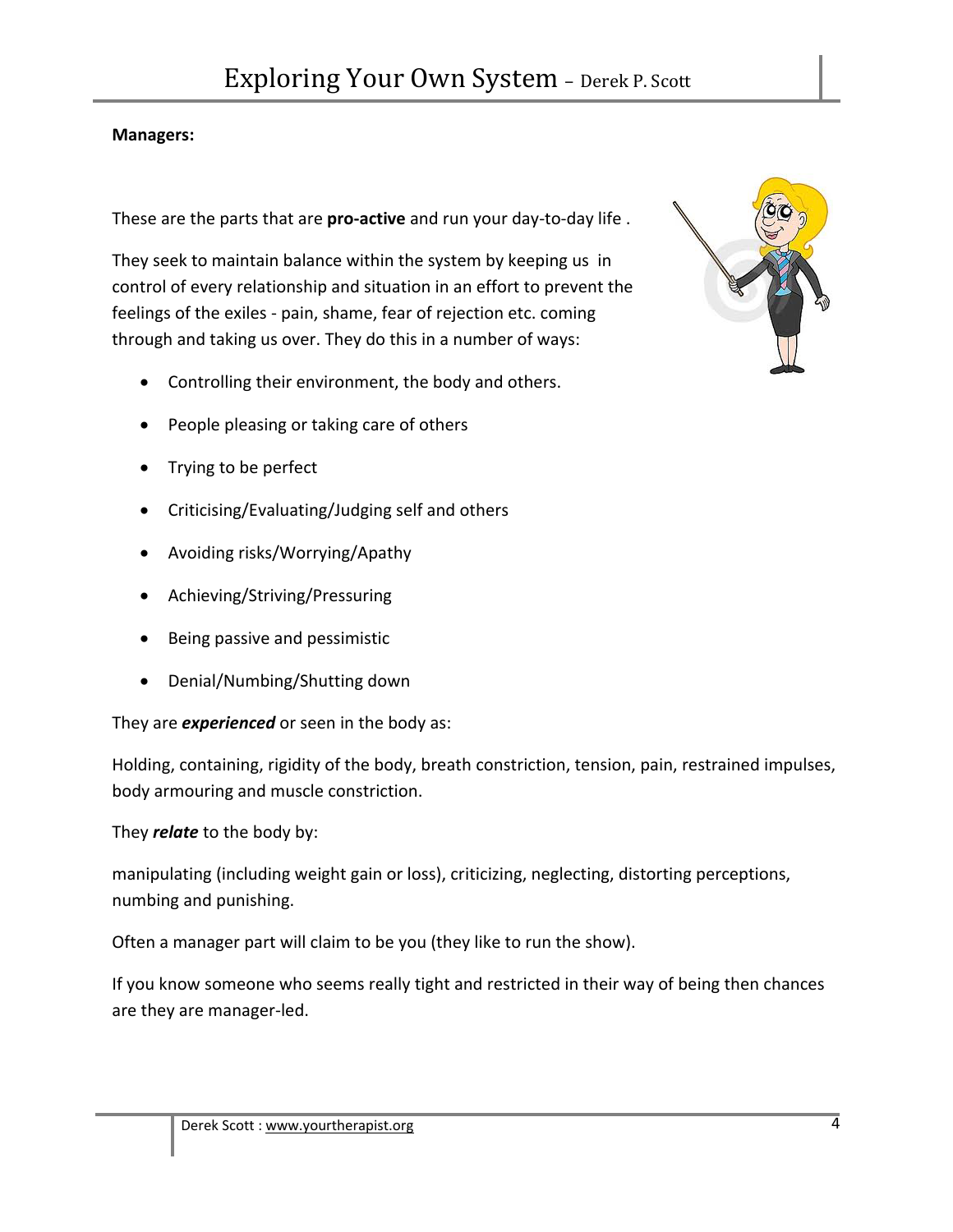## **Common Fears of Managers:**



- That the exiles will take over and flood the system. There will be no return from the dreaded 'black hole'. Often this is based on remembering a time when the exile was completely blended and the system was stuck in complete shame or fear. Manager parts say "Never again!" and work hard to prevent that from happening.
- That getting to know exiles and exploring deeper will 'trigger' dangerous firefighter backlash.
- That you will be overwhelmed by the exiles or be repulsed or contaminated by them.
- That 'secrets' the system cannot handle, will become exposed.
- They cannot see the benefit of going deeper as it invites more pain. They may think that they are too damaged to ever get better.
- Doing internal work will result in unwelcome and possibly dangerous changes in external relations.

## **Firefighters:**



These are the **reactive** protectors – they are heroic, impulsive, and often seen as destructive and narcissistic by manager parts. The goal of the firefighter is keep exiles away from you – to distract from or get rid of their feelings.

They come into play when the exiles are activated – they distract or dissociate to prevent overwhelm or flooding of the inner system.

Managers want you to look good and be approved of, FFs only care about distracting from the pain of the exile so manager parts are often in opposition to FFS – disapproving and judging.You can often hear the two voices playing out in your head:

- "You were too wild at that party last night. "
- "But I was having fun, what's wrong with that?"
- "People will think you're an idiot…"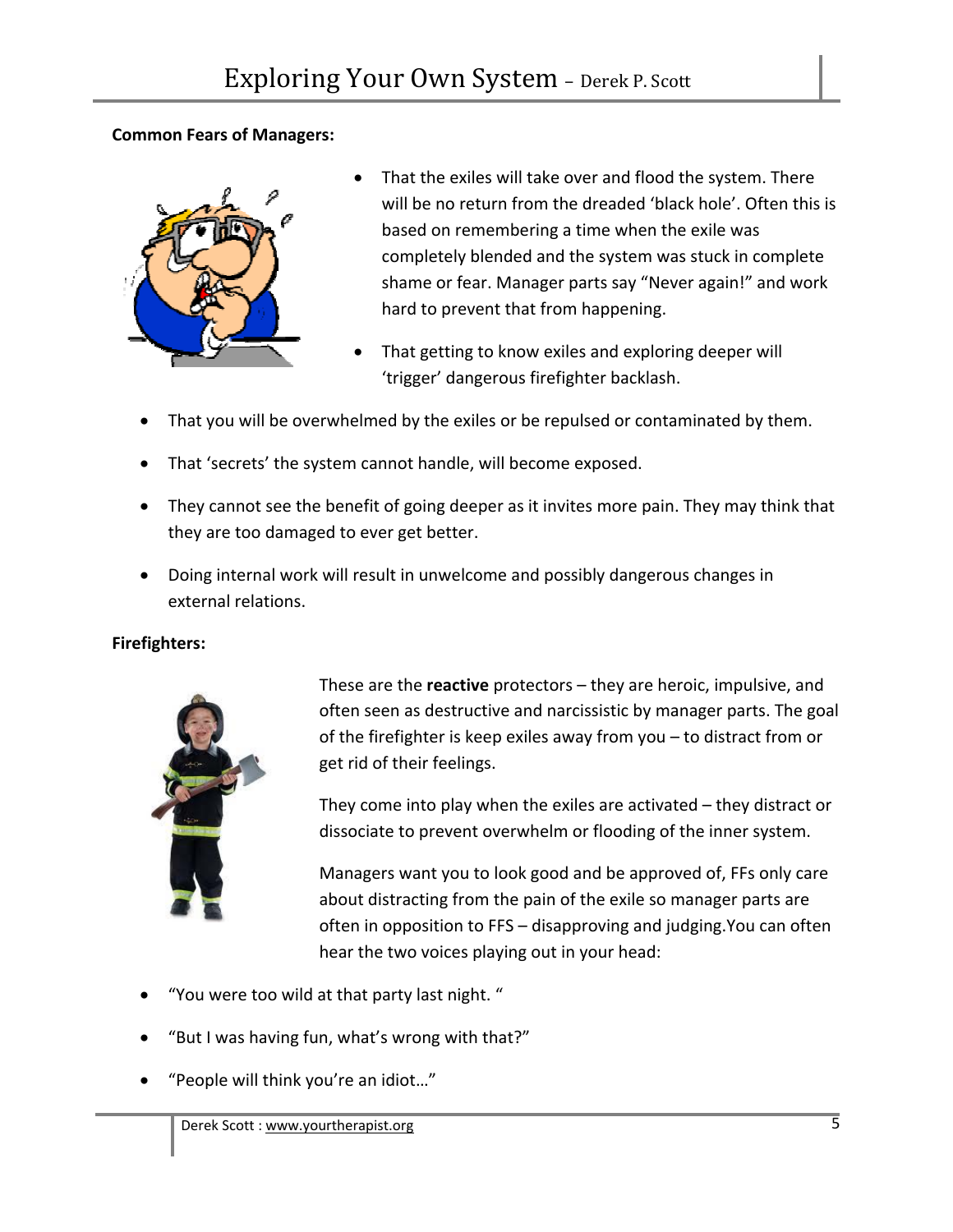Etc, etc. When these two parts are battling it out in your head the exile remains lost – nobody is paying attention to it.

Firefighters may often experience their role as burdensome and may welcome the transformation to an easier role once they know it is possible.

They are often *experienced* in the body as:

- => anxiety
- => panic
- => hyper‐vigilance
- => digestive problems
- => pains
- => illness
- => cravings and impulses.

They *relate* to the body by:

attempting to soothe and may use chemical substances, self‐mutilation, numbing, eating and sleeping disorders, sexual acting out, and other strategies to ease the distress coming from the exiled part.

## **Working with Firefighters:**

Do not try to 'manage' them – you may need to address your own fearful Managers when you're getting to know your firefighters. It helps to:

- Form a compassionate, appreciative relationship with the FF part to let it know you are genuinely grateful for how it has supported you until now and to negotiate access to the exile so that you can help both to transform less extreme roles.
- Look for those parts polarized with the ff parts usually Manager parts that are critical of them
- Negotiate respectfully and remember the power of these parts in the system.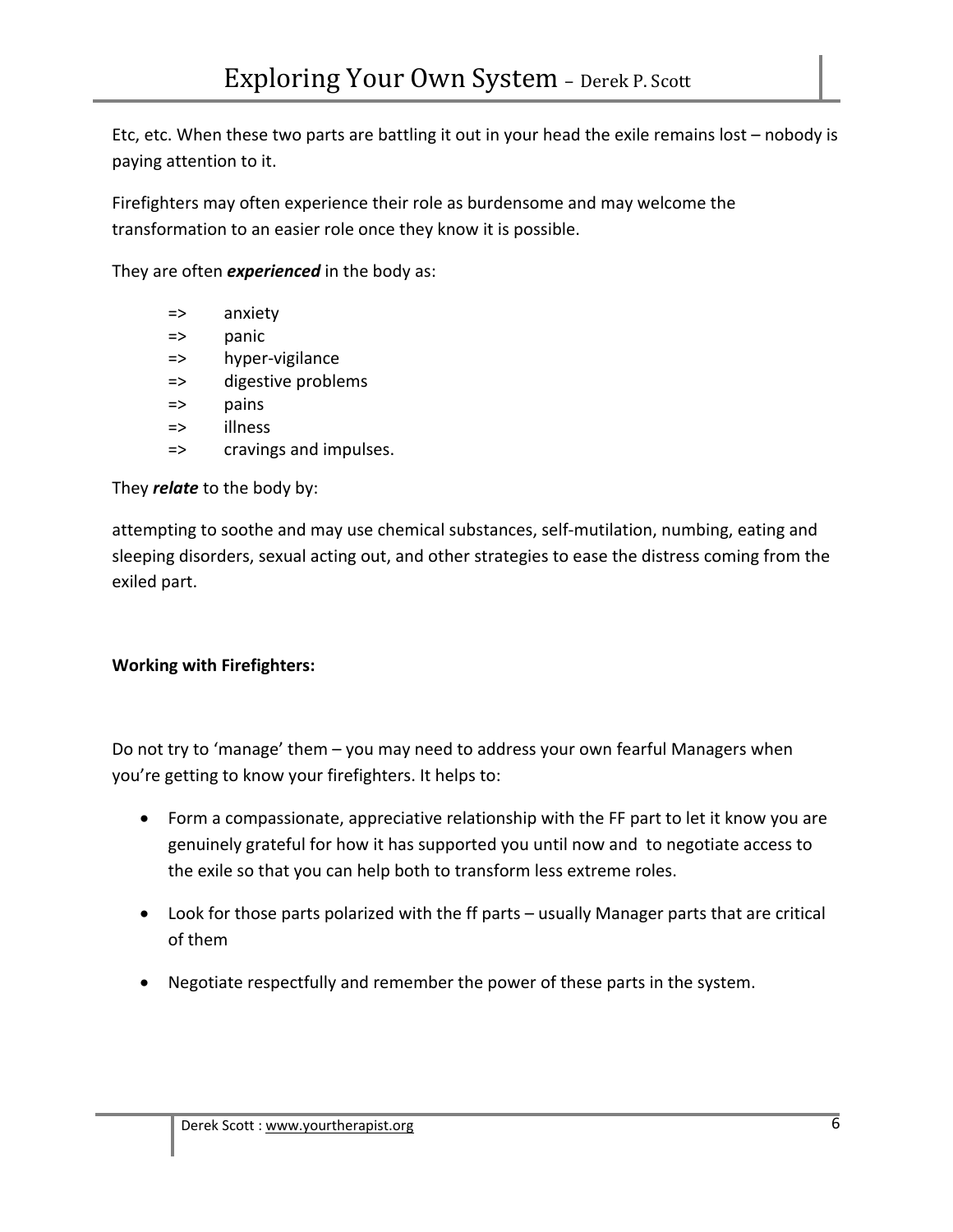# **Exiles:**

These are young parts that may have experienced trauma and/or neglect and other overwhelming experiences. They often become isolated from the rest of the system for their own protection and for the system's protection.

They hold the memories, sensations and emotions of difficult events and are stuck in the past. When activated Exiles present with extreme feelings and/or beliefs. They can become increasingly desperate in their effort to be cared for and to have their story told.



Once relieved of the burdens that they carry they are usually the most sensitive, vulnerable, playful, innocent, creative and intimacy‐loving parts.

Exiles can be *experienced* or seen in the body as feelings of emptiness, lethargy, depression, shame, pain etc.

Exiles may *relate* to the body by numbing, freezing, immobilizing the body; depleting energy and/or overwhelming with emotion and sensation.

**Neo‐exiles**: These are parts that are exiled by our relationships and may be seen as threatening to our partners.

# **Burdens:**

These are the beliefs, memories, emotions and sensations that accumulate from past experiences. There is often a core belief or wound being held by a part and it is helpful to discover,

| $\bullet$ | "What does this part say about itself?" | (e.g. "I'm worthless")                                |
|-----------|-----------------------------------------|-------------------------------------------------------|
|           | • "What was the message it got?"        | (e.g. A parent saying "I wish I hadn't had<br>kids!") |
|           | • "What meaning did it make of that?"   | (e.g. "I shouldn't have been born")                   |

Exiles attempt to tell their story through words, images, behaviours, sensations, movement, dreams, physical symptoms or illness. In the example above you might notice that each time you don't succeed (failing a job interview, breaking up a relationship) this burdened part will try and get your attention ("I guess I didn't deserve that job, him/her" etc). Once the story is witnessed and the full weight of the distress recognised, the burdens can be released.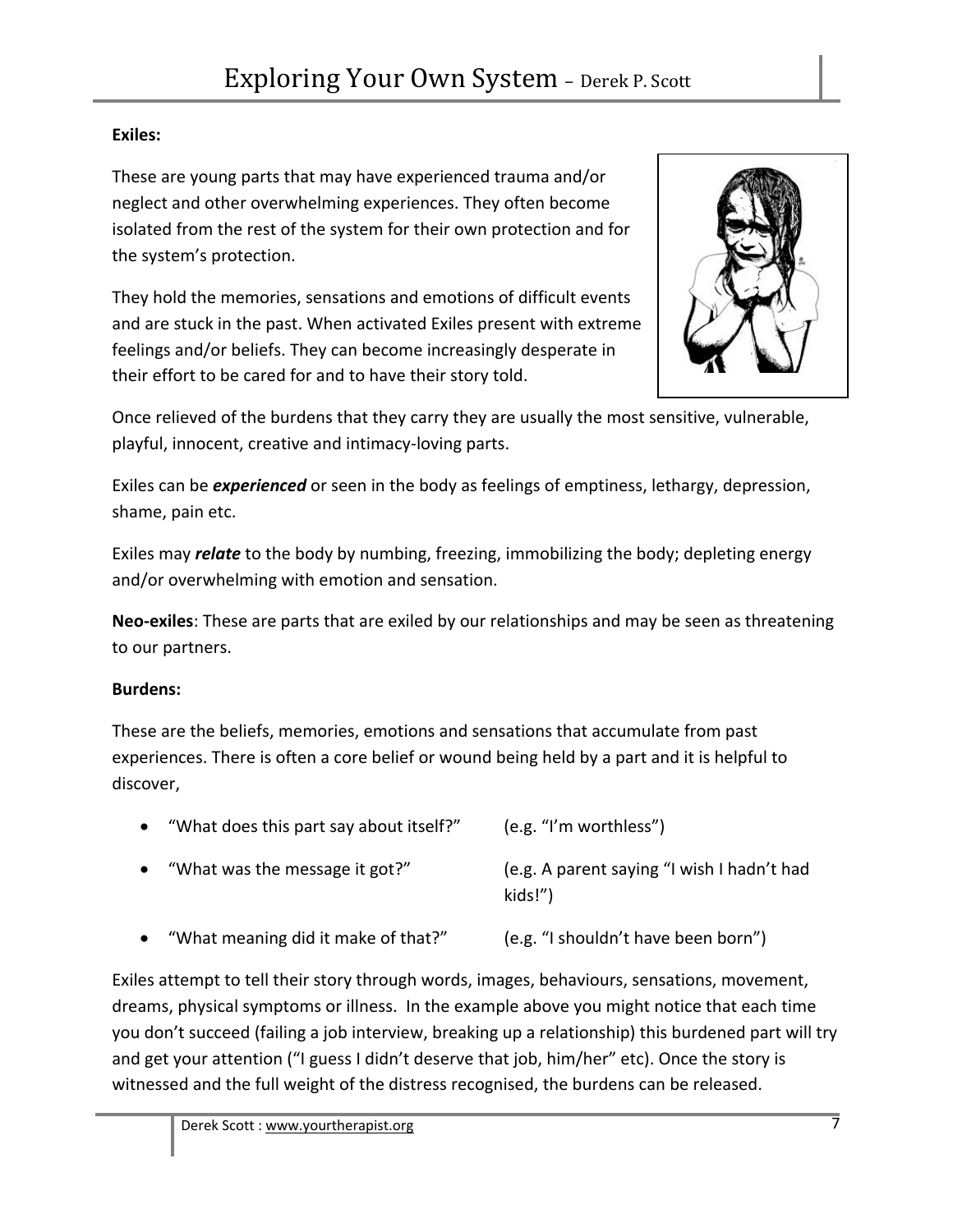#### **IFS Process**

**Accessing Parts** There are various ways to access your parts:

- Situational re‐experience an upsetting situation. You can focus on what happened to connect with the part(s) that got activated.
- Emotional access feelings that are already present.
- Somatic locate feeling in the body.
- Visual/Sensory describe what feeling looks like colour, shape, size, density, image?
- Verbal access the feeling via message it carries.

#### **You may ask yourself:**

"Is there a part of me that I'd like to get to know better?"

"What part is here right now?"

"What do I notice in or around my body?" "How do I sense or experience it?"

"Does it feel alright to focus on it right now or are there concerns about doing that?"

#### **Checking for Self Leadership**

Once you have located a part check the following:

"How do I feel towards this part? Do I feel open to it?""

"How do I experience the quality of the connection with this part?"

"Is there a heart connection there or is something else going on?"

"How do I feel as I look at the part?"

#### **Being Present:**

How close are you to the part?

How close can you get to the part? Close enough to sense what it is feeling, but not so close that it overwhelms you?

Is it possible to stay very present with this part – no pushing – no rushing – no agenda?

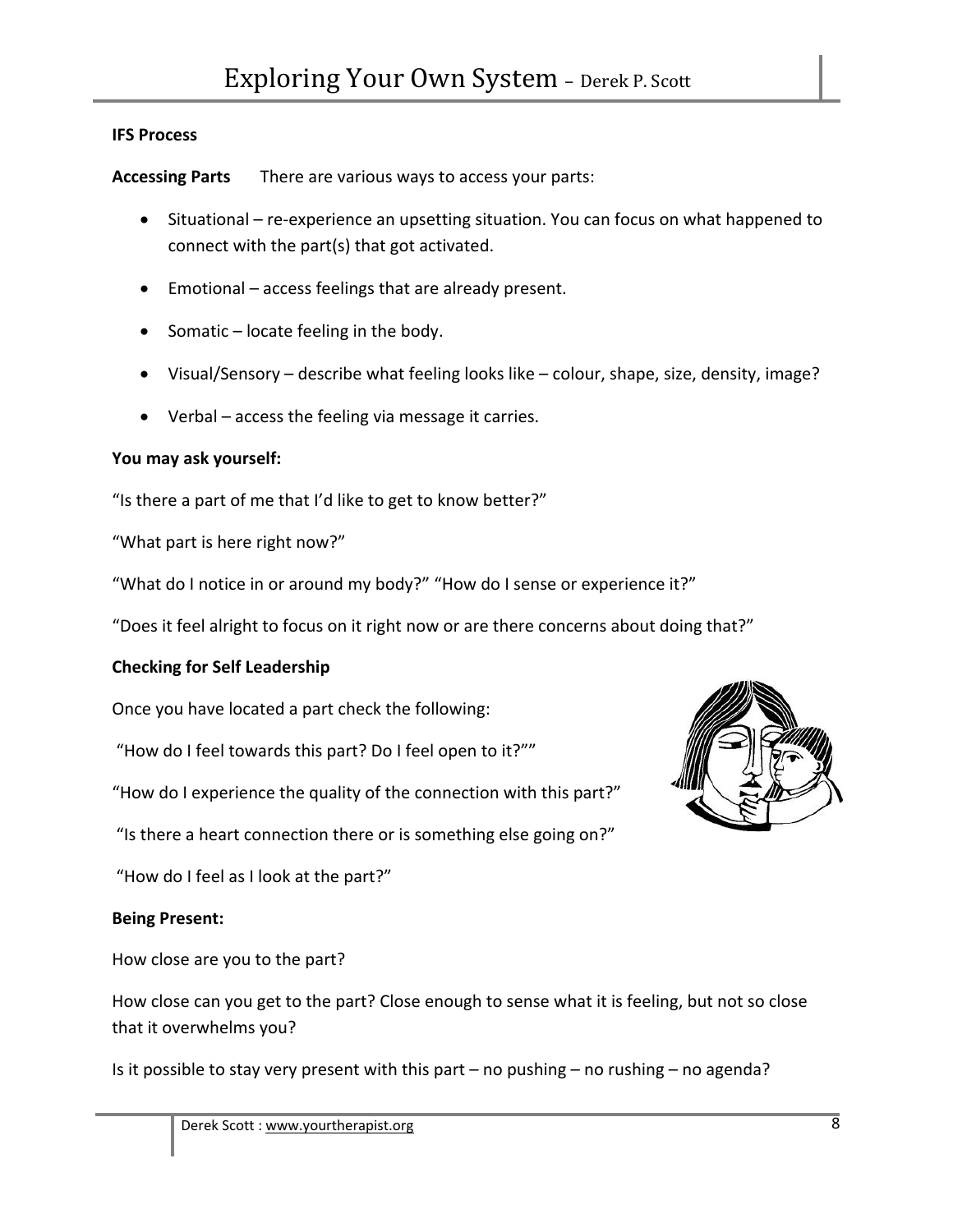# **Unblending (if necessary):**

Blending happens when a part takes you over, often saying it feels like you. Remember: if the experience of yourself is not that you feel easy, open and relaxed then chances are a part is blending with you (anxious/depressed/annoyed/unhappy etc).



Unblending and getting access to Self is the heart of the work, and it is often difficult to do. Be patient and know that it will become easier.

One approach is to remember a time in your life when you felt calm, or a sense of inner peace; felt full of love or compassion for someone. You can begin to separate parts from Self by asking various questions.

- "Would you separate from me, so that I can look at you and get to know you?" (*If this is the part that you are trying to get to know*)
- "Would you consider stepping back or out of my body into a witnessing role?" (*If this is not the part you are trying to get to know)*
- "What are you concerned might happen if you did step back?"

Keep working with your parts and remember that the protectors are serving you. As you appreciate them for their work and reassure them about their concerns they will begin to trust you.

# **Creating Trusting Relationships**

When you are in Self Leadership, you may experience compassion towards the parts that are hurting in some way. If there seems to be sufficient 'Self' energy (such as calmness and curiosity) let the part know:

- That you are aware of it
- Who you are (and how old you are) so it doesn't confuse you with another part
- That you would you like to send it your acceptance/appreciation/compassion/love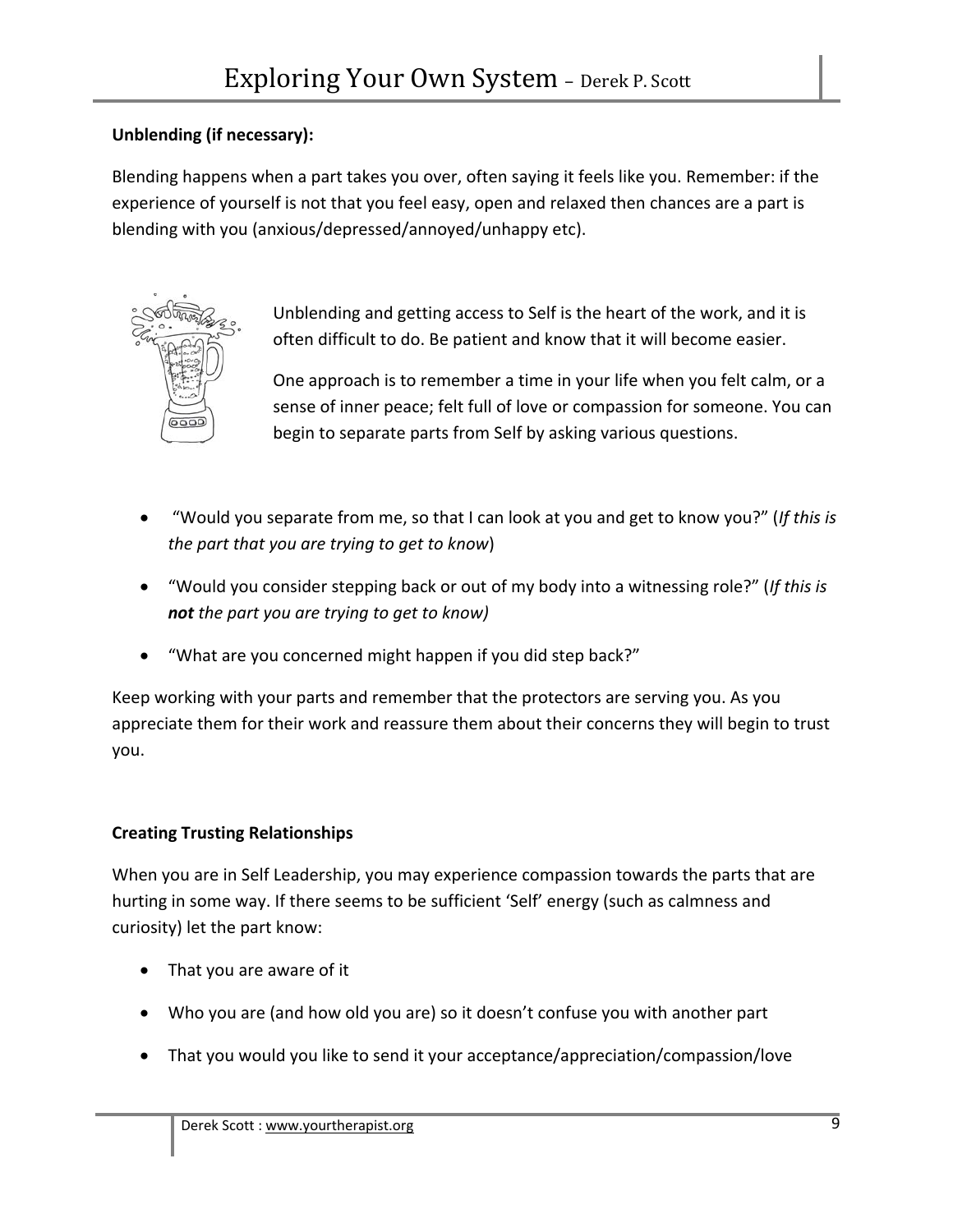Check to see if there are parts in the way of having your heart be open to the part, and if so see what their concerns are about you opening to it. Creating trusting relationships in the internal system is important.

Sometimes a part may be mad at you for not having been around or feel like it doesn't and can't trust you. Often this will activate other parts that want to respond. If so just let them know you've got it covered. A part has every right to not trust or be mad at you. Can you be curious about that?

## **Identifying the Role of the Part:**

Assess the role/function/purpose of the part you are getting to know by asking:

- "What is your job? What do you do for me?"
- "Tell me what you want me to know about you"
- "Do you like what you are doing and how you do it?"
- "Can you tell me about when you started doing this?"
- "What are you afraid would happen if you did not do this job?"
- "If you did not do this job, is there something else you would like to do?"

## **Addressing Concerns/Fears:**

Identify and validate what the part is afraid of and offer reassurance that all concerns will be addressed before proceeding further.

"What is the part afraid would happen if ....?" (You kept getting to know an exiled part)

# **Offering Realistic Hope:**

"What if we could do this without your worst fears happening?"

 "How would it be for this part if you were able to .....?" (Get to know the other part without the concern being realised?)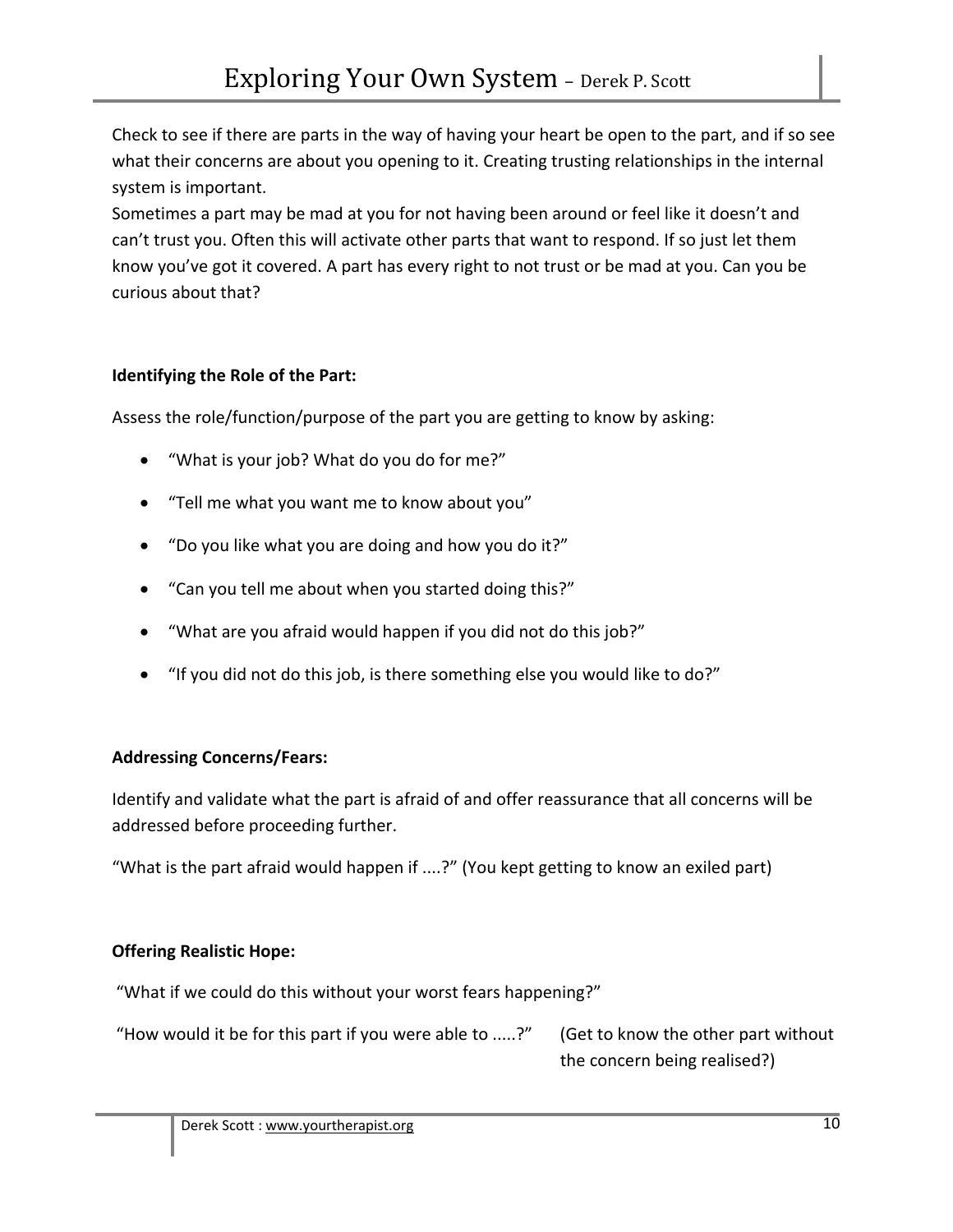### **Getting Permission to Work with an Exile:**

Your manager and firefighter protectors have been around for a long time helping protect you and/or the exiled part. It is respectful to get permission from them to get to know the distressed part (if it is an exile) by asking:

- "Is it alright with you (*manager/firefighter part)* if I get to know this part?"
- "If I could ensure that I will not get stuck in their pain would you be interested in allowing access to the parts that are feeling (sad, scared, lost etc)"
- "Would it be okay for to witness while I work with this part?"
- "If it looks like it may be too much would you be willing to come in and shut down the communication?"
- "If I were to be able to help these parts to feel better would you still have to do what you do?" (Sometimes protectors are *driven* to do what they do (overwork/rage) by the presence of the exile. Once the exile is unburdened they can *choose* to do what they have always done; but need not be driven to do it. This is often very appealing to protectors.
- "What would you like to do instead if you could?"

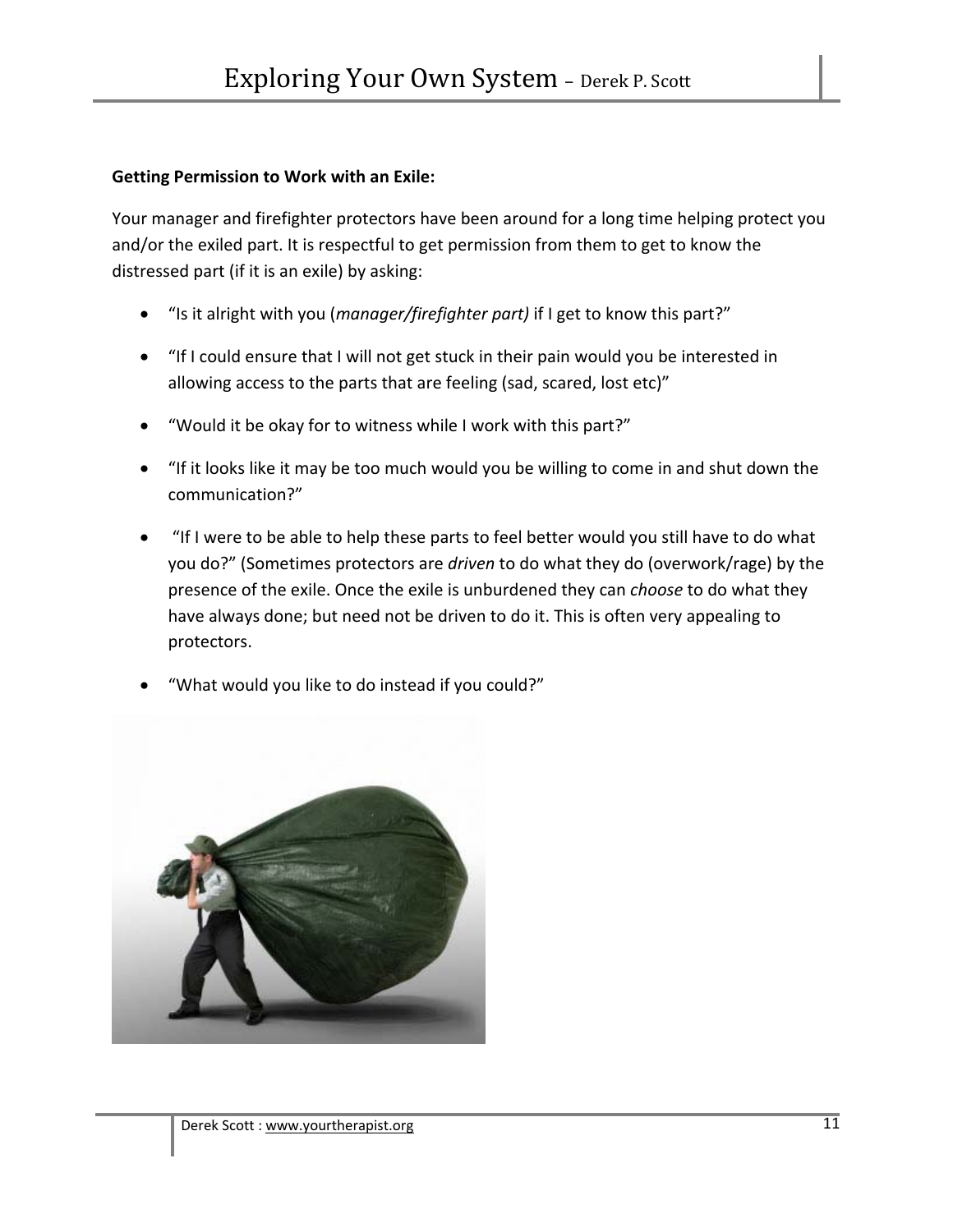# **Unburdening of the Exiles:**

- Check that you feel yourSelf close to the part without blending/flooding. Sometimes exiled parts are so relieved that you are there that they may flood the system with what they are holding. You can ask them not to do that as it will only serve to activate your protectors which means you cannot stay with them. Let them know that you get how big the feelings are.
- As you pay attention to the Exile's story, memories, feelings and/or sensations and it shows you where it is stuck in the past you can identify and validate its beliefs. If a part wants to minimise, discount, soothe or argue with an exile's beliefs ask it not to do that. It is important to fully witness what the exile is holding without moving to change it.
- If it feels right you can enter the past scene and do what the part tells you it needs to be done. The Exile may need to be removed from an unsafe place and be retrieved into the present time.
- Unburdening ritual: Once the Exile has told you everything about what it is holding you can invite it to bundle all those worries, concerns, feelings, beliefs etc and to send them away permanently to light/air/fire/earth/water or anything else.
- Invite the part to breathe in whatever qualities will help it to move forward now.
- If the part is no longer stuck in the scene in the past ask it where it would like to settle now. Parts may want to be with other parts, live in your heart or mind, grow up, stay the age they are but in a better place like a park or playground… be open to what the part is seeking and give it your blessing.
- Check with other parts that may react to the unburdening by inviting any and all parts connected to the Exile to notice this shift. Invite comments or concerns and address the concerns (such as, "What do I do now that I'm not protecting this part anymore?")
- Thank all the parts that trusted, stepped aside, transformed.

In a sense the work here may be regarded as information transfer. The exiles hold distressing information in the form of feelings and beliefs that they have taken on. Once they have let you know everything that has been hard for them they can release it and return to their preferred place. It is not dissimilar to a child telling a trusted adult about something that worries them, and then once reassured dancing off to play with their friends.

Had there been a trusted adult around to reassure the young child at the time it was upset then it would not have become stuck in the past as an exiled part. Yet now it can be helped.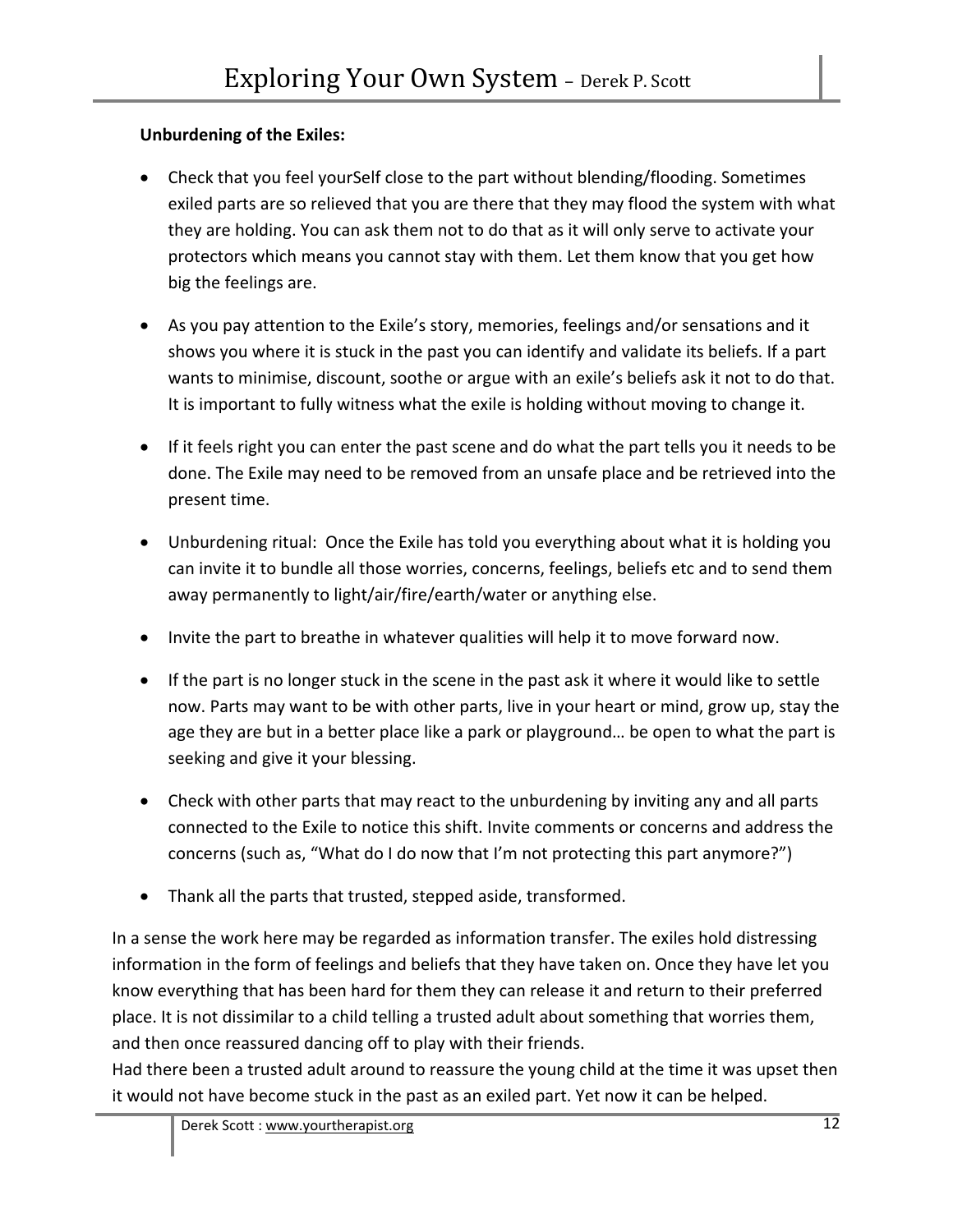## **Polarizations**

A polarization occurs when two parts or clusters of parts seemingly operate at cross‐purposes develop an on‐going, escalating power struggle while attempting to control a behaviour, outcome or decision.



This escalated inner conflict is typically between parts that are protecting the system with vastly different approaches. Since virtually all manager activities are considered socially acceptable and oftentimes even socially desirable behaviours, even the external environment of the family, work and the culture supports and encourages these behaviours, as in, "If I work hard, I will get ahead" or "If I am nice to people, they will like me."

This is in contrast to many of the firefighter activities, which are often impulsive and risk‐taking. These behaviours cause concerned managers to want to seek control as they judge the firefighter activity as wrong and often dangerous. As each side battles to determine which parts can best protect the person's functioning and best maintain inner stability there is a near constant tension within the system.

This power struggle can escalate into a cycle of addiction that includes compulsive, repetitive firefighter behaviours with their characteristic chaotic or impulsive acting out and managers that are extremely judgmental, fuelling intense inner self‐criticism or self‐loathing. Generally in an addiction cycle, the same protective parts interact over and over again, often without ever acknowledging the existence of the sensitive, fragile emotions that are underlying and fuelling these warring parts; those parts are exiled.

## **How to work with Polarized Parts:**

- Find the different parts in your body
- Focus on the parts one at a time, letting them know they will both be heard.
- Reassure the parts that you are not going to collude with one part over another.
- Explore the concerns of the parts.
- Have parts share their concerns with each other.
- Support a Self-led resolution.

The unburdening of the exiles protected by both factions may be necessary for genuine healing and permanent internal change.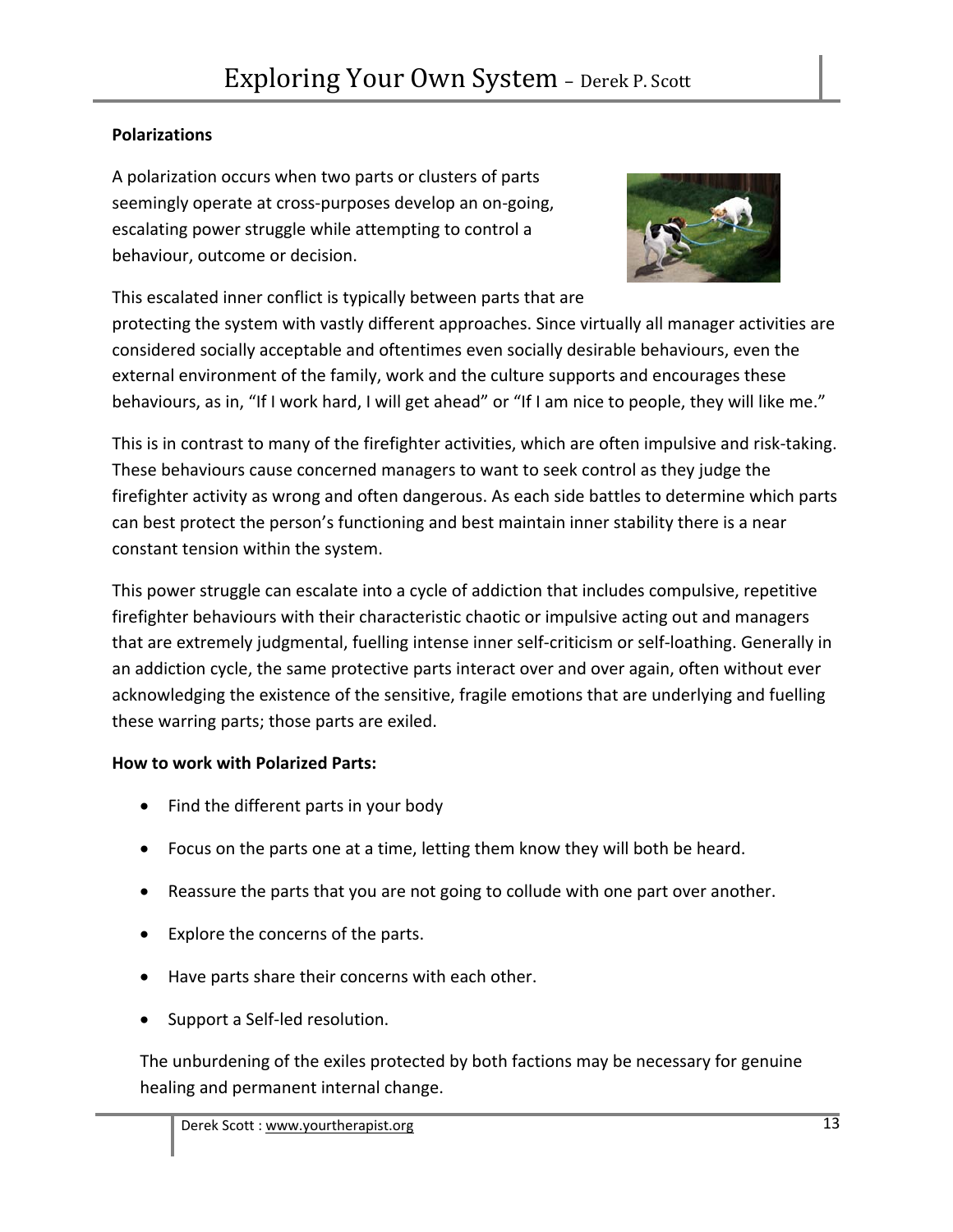## **Techniques for getting to know your Parts**

There are various ways to get to know your parts.

**Concretise** If they are willing to unblend a little from you then you can choose an object to represent them. Say for example a young girl part would like your attention, you could select a doll, a rock, a piece of wood, whatever she would like and place it (her) in your home where you could acknowledge her each day

**Journal** Another technique is to journal from part to part or part to Self. Divide the page in 2

and start the dialogue on the left hand side, then continue from another part on the right: This is an example of a firefighter/manager dialogue. This conversation has probably occurred many times in the system and by putting it outside and perhaps revisiting it the next day it can become clear how there is an exiled part connected to these protectors (I would assume a young part scared of its father's anger).

| My Dad is driving me<br>crazy! I'm going to have to<br>tell him to back off.                            | Come on be reasonable,<br>that's just how he is. |
|---------------------------------------------------------------------------------------------------------|--------------------------------------------------|
| Well maybe I'm finally<br>tired of you excusing him $-$<br>what's so wrong about<br>standing up to him? | If you do that he might get<br>mad at us.        |
| So What? I can stand up<br>for myself, I'm an adult                                                     |                                                  |

**Email** You can set up an account for your

parts. For example if someone is driving you crazy and you're mad at them (your firefighter is triggered) then you can fire off and angry email to your own designated account. Later when the firefighter energy has cooled you can open it, witness the firefighter and perhaps enquire about the exile to which it is connected.

**Video** If you have a webcam you can make short videos for yourself speaking from a blended part. You can then review them later and learn about what that part is holding.



**3‐D Parts** This tool is called the Youniverse and is available from David Cantor at www.davidcantor.net/ You can move parts around the Self as you explore your system.

You may also use a sandtray or drawing/painting to become more clear about your system.